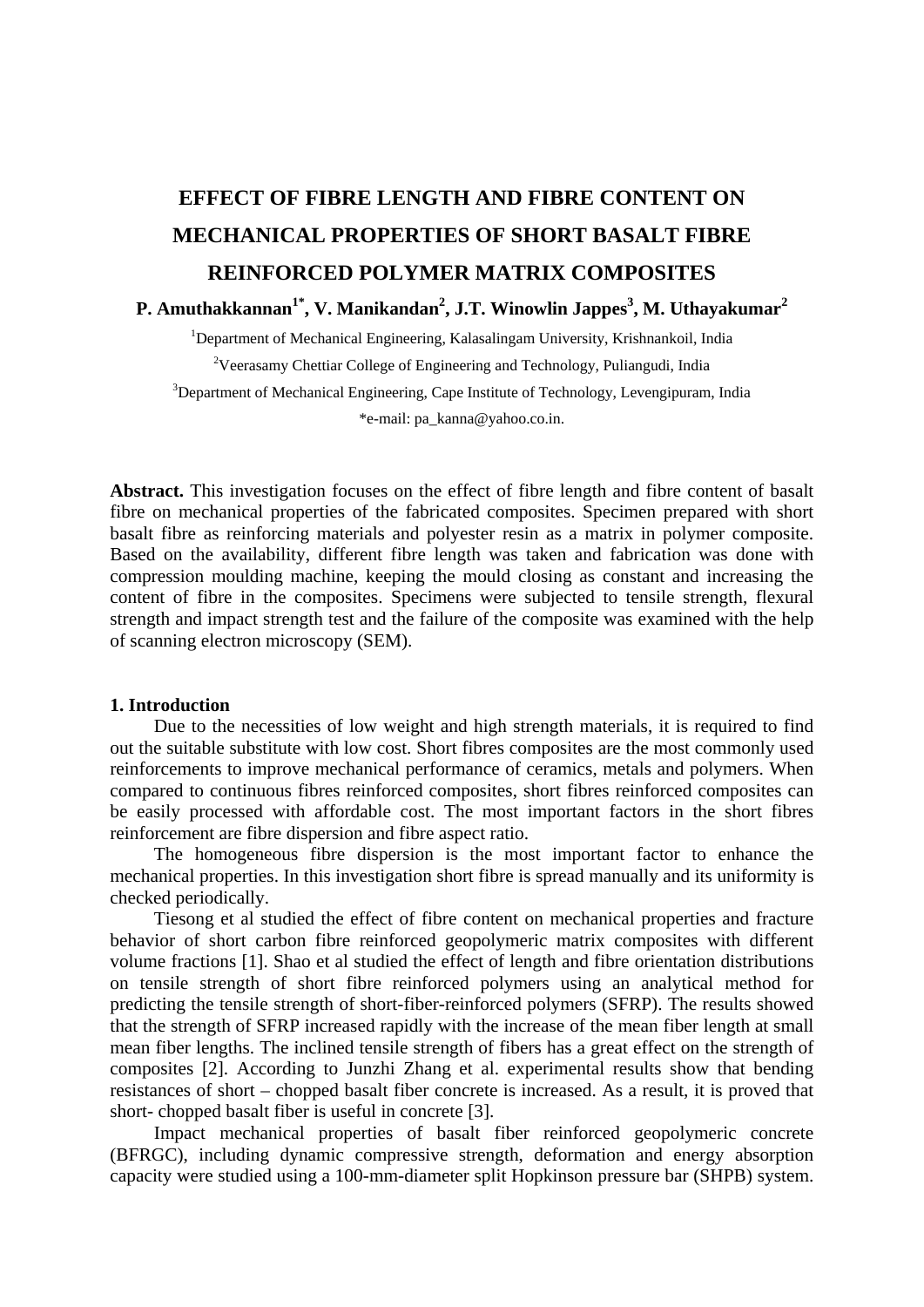The addition of basalt fiber can significantly improve deformation and energy absorption capacities of geopolymeric concrete (GC), while there is no notable improvement in dynamic compressive strength. In addition, the optimum volume fraction of basalt fiber was presented for BFRGC [4]. Thomason and Vlug studied the influence of fibre length and concentration on the properties of glass-reinforced polypropylene. Composite impact strength increased directly with increasing fibre concentration. For the current fibre/polypropylene combination a fibre length  $> 8$  mm is required [5].

Xinrui Zhang studied the wear and friction properties of the Short basalt fiber (BF) reinforced polyimide (PI) composites were fabricated by means of compression-molding technique. The results revealed that the low incorporation of BFs could improve the tribological behavior of the PI composites remarkably. The friction coefficient and wear rate decreased with increases in the sliding speed and load respectively [6]. Botev et al investigated the mechanical properties of basalt fiber-reinforced polypropylene with different contents of short basalt fibres and mechanical characteristics, for example, stress and strain at yield with increasing of the fiber content [7]. Measurement of fiber length is often performed on photographs of short fibers obtained from burning off or dissolving the matrix. Correction of the measurement of fiber length was carried out and the real value of mean fiber length and the real fiber length distribution were obtained [8]. The geometrical and mechanical properties and chemical composition of different basalt and glass fibers had been investigated. Tensile tests were performed on short basalt fiber made by melt blowing. The  $SiO_2$  and  $Al_2 O_3$ content of basalt fibers showed correlation with tensile properties of fibers [9]. The relationship between properties of basalt Fibre –Wood Plastic Composites and the content of BF were studied, when the wood-plastics composite (WPC) was reinforced by 12 mm and 3 mm short basalt fiber (SBF). The BF-WPC plate can be developed with different properties and cost-effective material by choosing different length and content of basalt Fibre [10]. Composites of polypropylene (PP) reinforced with short glass fibers (SGF) and short carbon fibers (SCF) were prepared with extrusion compounding and injection molding techniques. The tensile properties of these composites were investigated [11]. Bernasconi et al investigated the effect of fibre orientation on the fatigue strength of a short glass fibre reinforced polyamide-6 [12]. Hui et al. studied the influence of fiber length on tribological properties of short carbon fiber (SCF) reinforced epoxy composites were investigated [13]. Nevin et al. studied the effect of fiber length and fiber length distribution on the properties of short carbon-fiber-reinforced-polypropylene composites using extrusion compounding and injection molding techniques with three different fibre lengths and tensile strength and modulus values of the composites increased with the increasing carbon fiber content [14]. Bin et al studied the influence of fibre length and compatibilizer on mechanical properties of long glass fiber and tensile strength and notched impact strength models were applied to interpret the experimental results of the mechanical proper ties [15]. Mechanical properties of the kenaf fibre reinforced composites were investigated as a function fibre loading. The reinforcing effects of kenaf and fibrefrax fibers were evaluated at various fiber loadings - 19, 28, 36, 43, 52, and 62 vol. % [16]. According to Wong et al, the impact strengths of E-glass, coir, oil palm as well as E-glass/coir and E-glass/oil palm hybrid polyester composites were studied. All types of composites were reinforced with fiber volume fractions of 30 %, 40 %, and 50 % and fiber lengths 3, 7, and 10 mm. Results show that impact strength was improves with fiber content and fiber length [17]. From the literature, most of the authors studied the mechanical properties of the short basalt fibre with concrete applications and some fatigue and wear properties. Some authors studied about the mechanical properties of the short fibre with different types of fibres.

In this study to investigate the mechanical properties of short basalt fibre reinforced polymer composites considering different fabricating parameters such as effect of fibre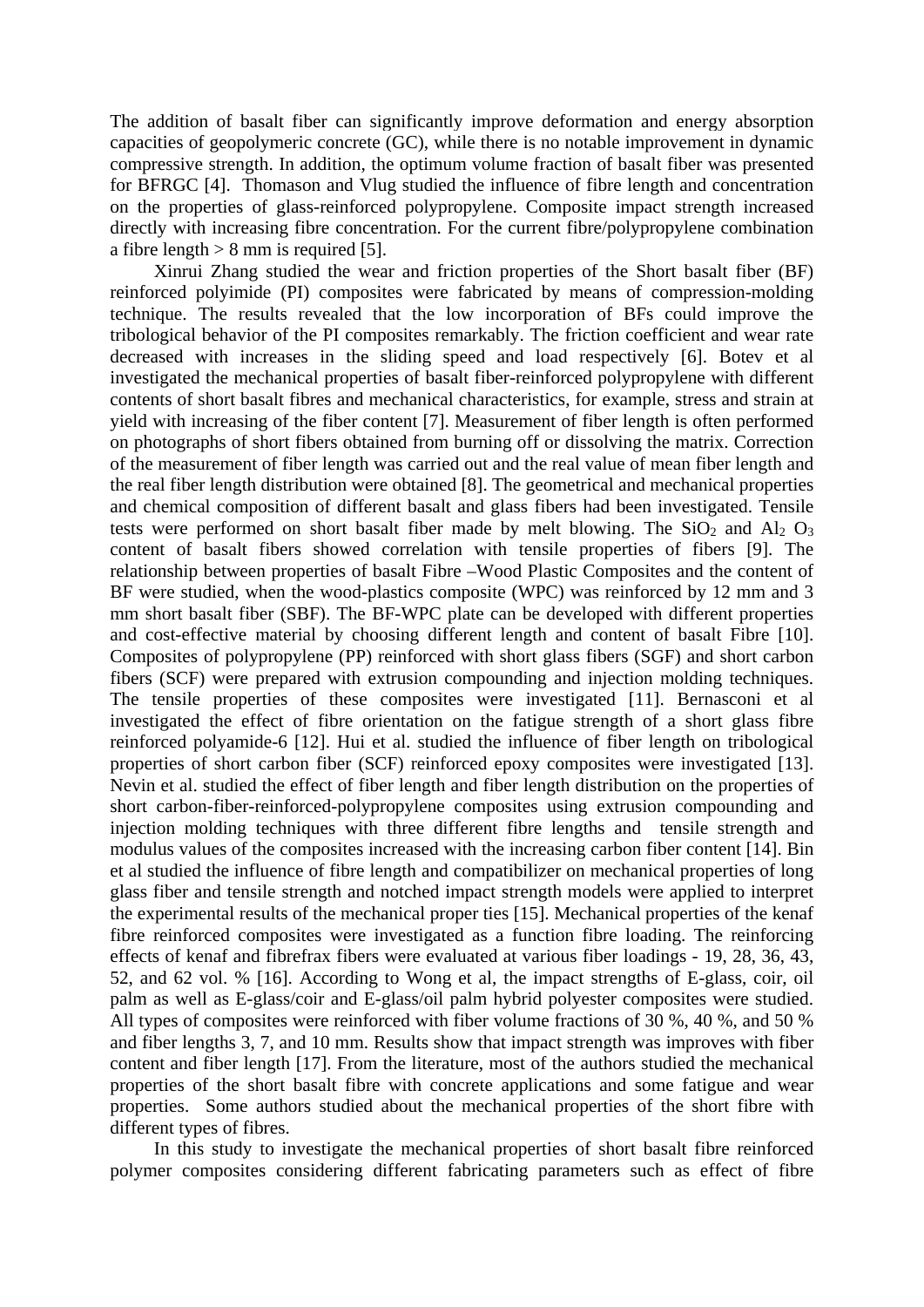content and fibre length. Mechanical properties of the specimen are conducted as per ASTM standard. The fractured surfaces are studied using scanning electron microscope.

## **2. Experimental tests**

**2.1. Materials.** Basalt fibre of different length was imported from ASA.TECH, Austria. Unsaturated polyester resin, methyl ethyl ketone peroxides (MEKP) and co-napthenate was purchased from G.V.R. Enterprises, Madurai, India.

**2.2. Fabrication of composites.** Basalt fibre reinforced polymer matrix composites were fabricated using the compression moulding method and unsaturated polyester resin was used as a matrix. For a proper chemical reaction, cobalt naphthenate and methyl ethyl ketone peroxide were used as accelerator and catalyst respectively. Different length of basalt fibre such as 4 mm, 10 mm, 21 mm and 50 mm of basalt fibre were take for experimentation. These were weighed to determine the corresponding 1:1 amount of unsaturated polyester resin. The polyester resin was cured by incorporating 1 % volume of the methyl ethyl ketone peroxide (MEKP) catalyst. 1 % volume of Cobalt Napthenate (accelerator) was also added to perform effective reaction. A stirrer was used to homogenous the mixture and then, the resin mixture was used to fabricate the basalt fibres polymer by compression moulding technique with uniform moulding pressure for all the composites. The samples were cured for approximately 24 hours at room temperature. Composites sample was fabricated with different fibre length and different fibre percentage. Fibre added gradually in the composite from 10 %, 20 %, 30 %.....90 %, and Table 1 represents the volume fraction of fibre in the composites. The photograph of the short fibre is presented as Fig. 1.



**Fig. 1.** Short basalt fibre.

| SI No | Adding of fibre in the composite,<br>$\%$ | Fibre content, wt. % |
|-------|-------------------------------------------|----------------------|
|       | 10                                        | 21                   |
|       | 20                                        | 32                   |
| 3     | 30                                        | 43                   |
|       | 40                                        | 55                   |
| 5     | 50                                        | 64                   |
| 6     | 60                                        | 66                   |
| −     | 70                                        | 67                   |
| 8     | 80                                        | 68                   |
| q     | 90                                        |                      |

Table 1. Volume fraction of fibres in the composites.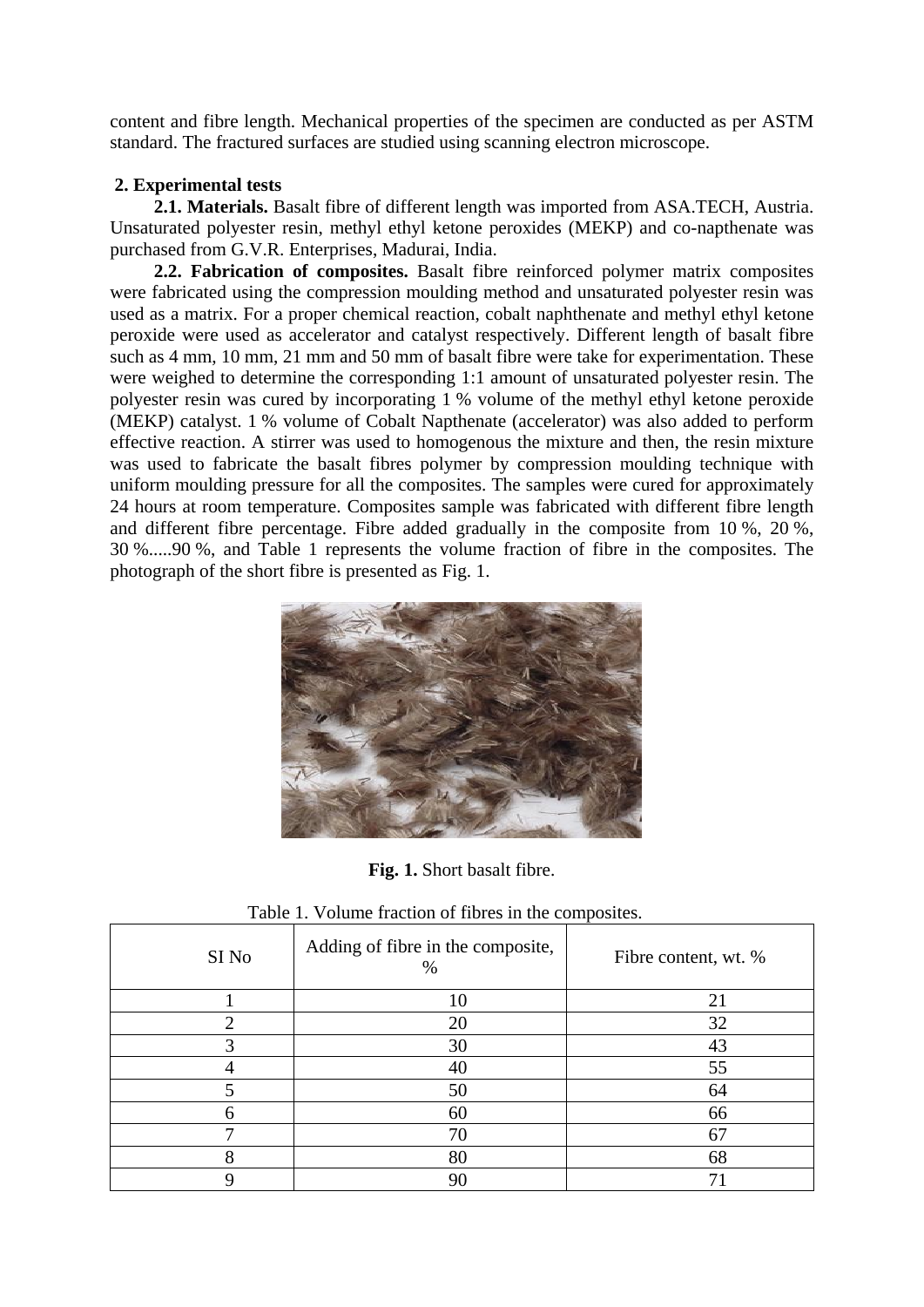#### **3. Experimental tests**

**3.1. Tensile strength.** A material can withstand the maximum stress while being stretched or pulled before necking. This test was done with Universal Testing Machine (UTM) according to ASTM standards (D638).

**3.2. Flexural strength.** The flexure test method measures behavior of materials subjected to simple beam loading. The 3-point bending test is used to find the flexural modulus, flexural strength and strain at break of the Basalt fibre reinforced polymer composites. Flexural test is conducted on Universal Testing machine with cross head speed of 2 mm/min according to ASTM D790-98. The sample dimensions are 127 mm×13 mm×3 mm. The span length of 100 mm is maintained.

**3.3. Impact strength.** Impact test is used to determine the amount of impact energy that was required to break the specimen. An un-notched Izod Impact test is conducted to study the impact energy according to ASTM D256. The un-notched specimens are kept in a cantilever position, and a pendulum has swung around to break the specimen. The impact energy (J) is calculated using a dial gauge that is fitted on the machine. Five samples were taken for each test, and the results are averaged. The tested specimen is presented in Fig. 2.



Fig. 2. Typical tested specimens.



## **4. Results and discussion 4.1. Tensile strength**

**Fig. 3.** Tensile strength of short basalt fibre composites.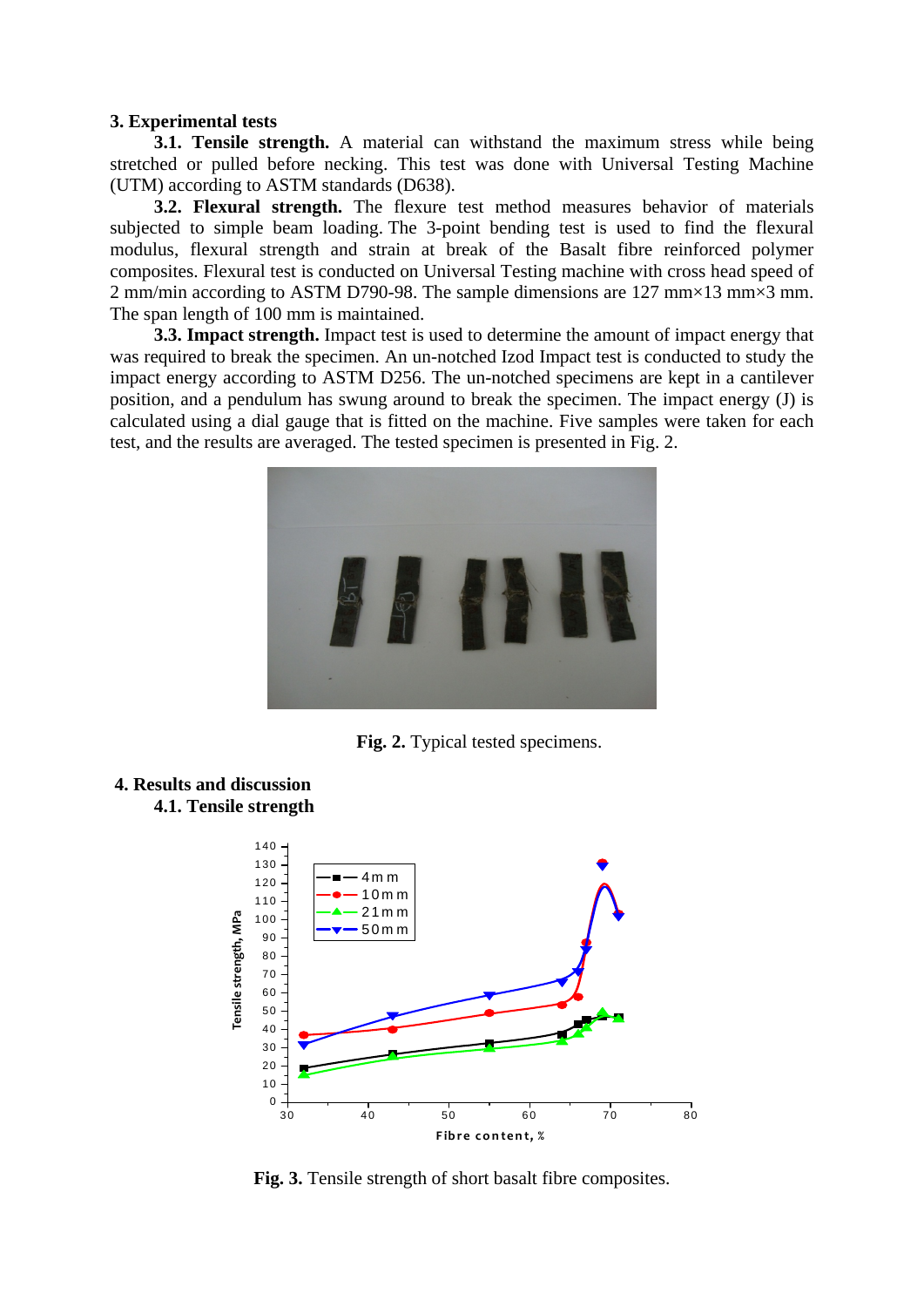Figure 3 shows the tensile strength of short basalt fibre with varying fibre length and fibre content. From the figure, it is clear that the addition of basalt fibre improve the tensile strength of composites in 10 mm and 50 mm owing to better tensile strength. The addition of basalt fibre get increased strength by the fibre content of 68 wt %. Length of fibre also influences the tensile strength. But 4 mm and 21 mm length of fibres shows the lowest tensile strength. This is due to may not be producing the strong interfacial bonding between fibre and matrix. However increasing fibre content there is no remarkable improvement in tensile strength. From the Fig. 5c shows the voids due to fibre pull out. The strong interface region can transfer the maximum load from the matrix to fibre surface.

In discontinuous fibre polymer composites the stress along the fibre is not uniform. A definite fibre length is required for the effective transfer of stress between fibre and matrix. From the Fig. 3 it is clearly explained that tensile strength gives a maximum values of 10 mm and 50 mm length of fibres. At lower fibre content this is not enough to impart high strength. The tensile strength shows linear increases from 10 wt.% of fibre content. At a fibre content of 68 wt.% the tensile strength is highest which allowable fibre content. When the stress concentrations at the fibre ends leads to matrix cracking. Shorter fiber lengths will create more fiber ends, which eventually act as stress concentration points where failure often occurs at these sites. This possibly clarifies the reduction of tensile strength [18].

Figure 4 shows the tensile modulus of short basalt fibre composites. The tensile strength and modulus of composites increases with increasing fibre weight percentage up to a certain amount. If the fibre weight ratio decrease the below optimum value, load is not uniformly distributed to more fibres, which are not well bonded with resin and fibre resulting decreases in tensile properties. Further increment in fiber weight ratio has resulted in decreased tensile properties. The failure mechanisms have shows that under tensile loading the failure start at ends of the fibre and propagate along the fibre matrix interface.



**Fig. 4.** Tensile modulus of short basalt fibre composites.

Composites having shorter fibre length (4mm), tensile strengths were decreased compared to 10mm fibre reinforced composites. The reason is that shorter fibre may not be compatible composites because of the improper bonding between the fibres and matrix. Tensile strength was decreased with higher percentage of fibre. In general poor uniform distribution of fibres can be observed for less percentage of fibre. Fiber breakage and fiber pullout and fiber fracture mechanisms can be seen easily. From the SEM photograph, fibre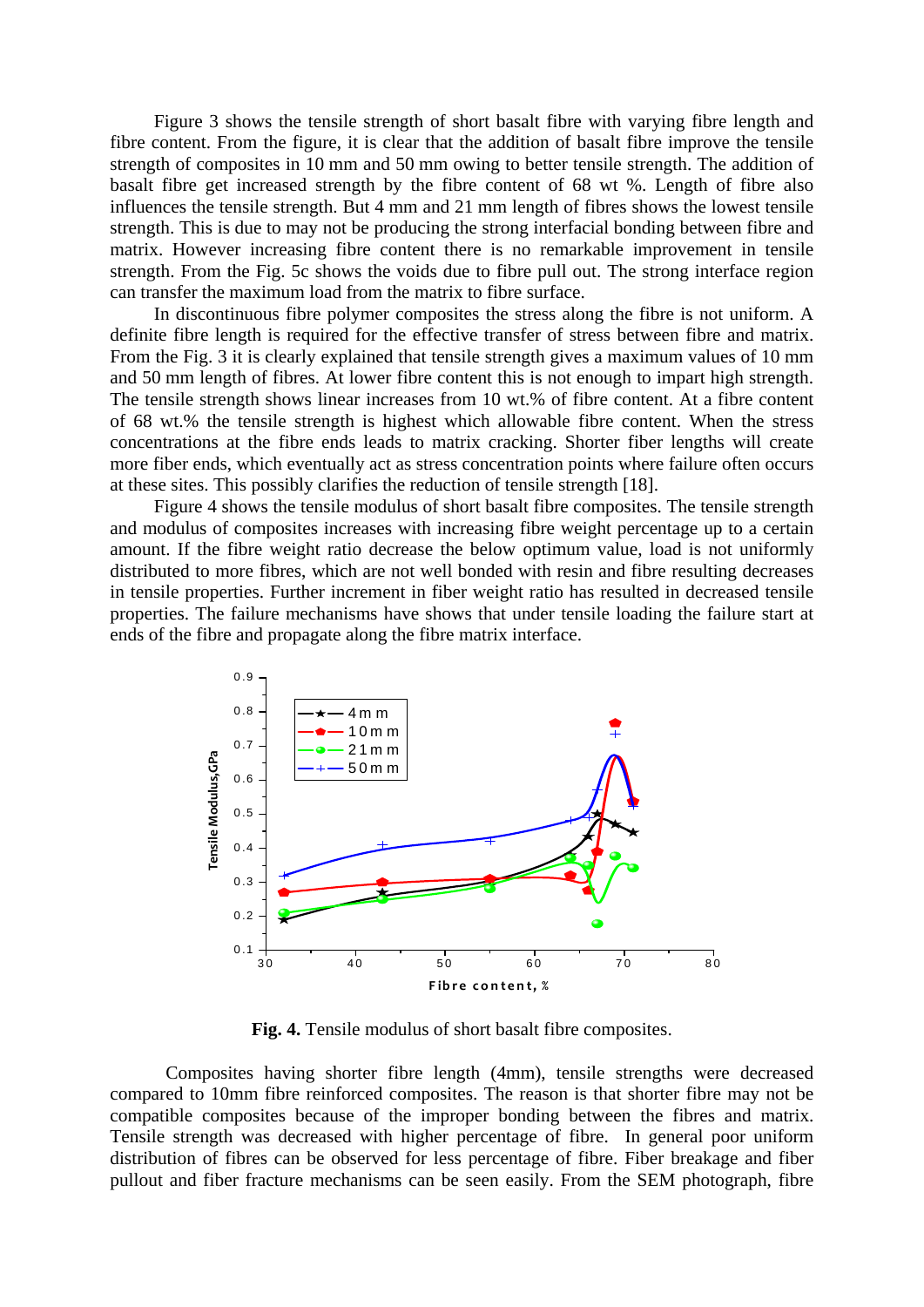and matrix debonding, fibre fracture, voids due to fibre pull-out are observed as failure modes.



(c) (d)



**4.2. Flexural strength.** The flexural properties of short basalt fibre reinforced polyester composites under different fibre content and fibre length are given in Fig. 6 and Fig. 7. Flexural strength and modulus were found to increases significantly as the fibre content increased up to 68 wt.%. Lower flexural strength and modulus were observed for the composites with lower fibre content. For every increasing of fibre content there is an increase of flexural strength. The flexural modulus is higher for 10 mm length fibre but the strength is low compared to other lengths. The flexural strength is found to be maximum when the fibre length is 21 mm and flexural modulus is found to be maximum when the fibre length is 10 mm. The higher length of fibre is capable withstanding higher bending load and lower fibre length of fibre having higher modulus.

Flexural modulus of basalt fibre reinforced polymer composites have been tested with 3 point load. Comparing 4 mm and 10 mm length of fibre, flexural modulus of the 10 mm length of fibre showed better property than 4 mm length fibre. In 64 % of fibre has the highest variation in the flexural strength and in 68 % of fibre which was 56.7 % greater than the 4mm length of fibre. The fibre and matrix interaction is high in the 64 % and 68 % of fibre when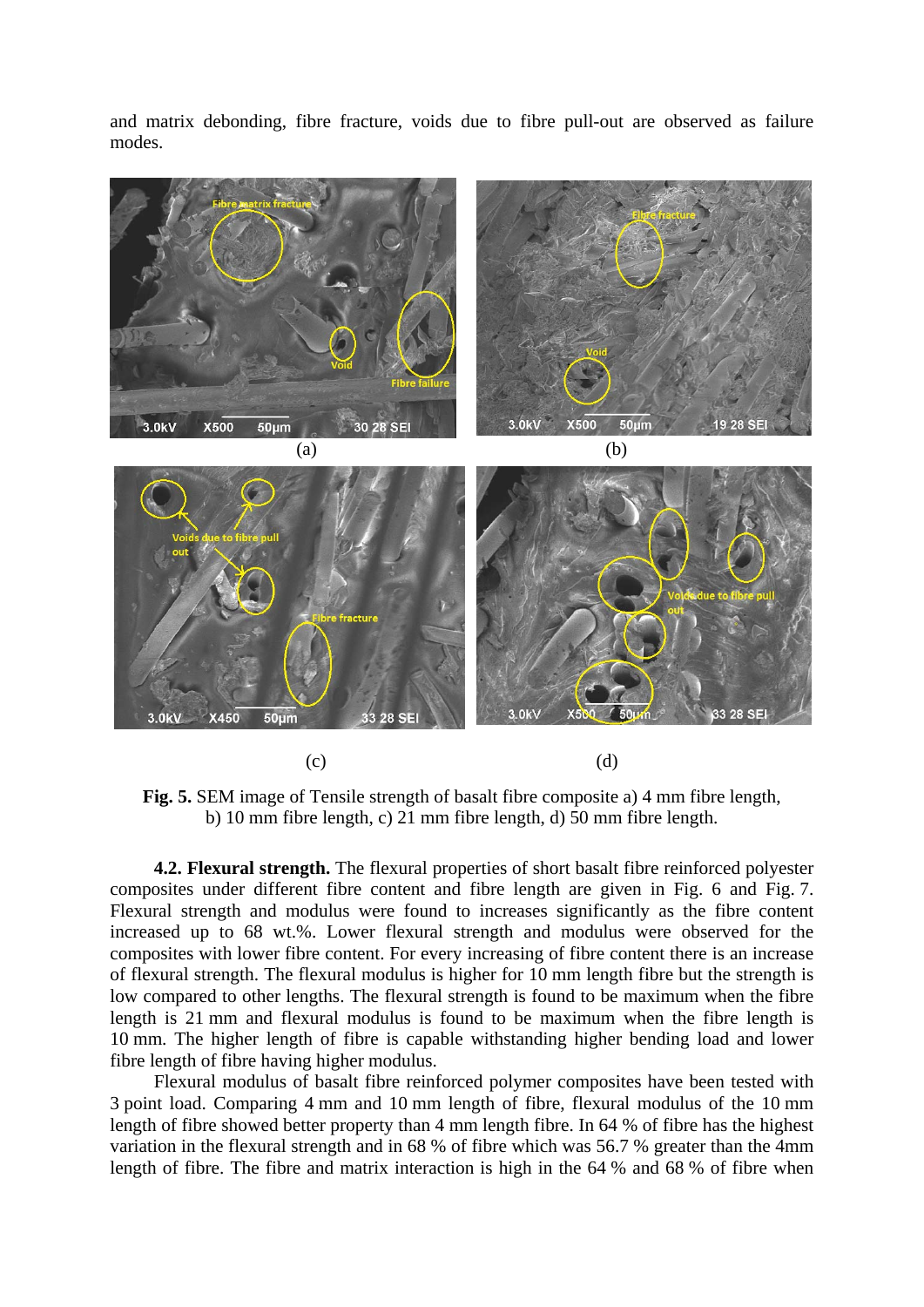4mm is compared with 10mm length of fibre. Comparison of 10 mm and 21 mm length of fibre, 68 % of fibre has the highest variation in the flexural modulus. Based on 10 mm and 21 mm length, the flexural modulus of 10mm length of fibre was superior to the other length of fibres. 71 % of fibre 21 mm length of fibre was 14 % greater than the 10 mm length of fibre.



**Fig. 6.** Flexural strength of basalt short fibre composites.



**Fig. 7.** Flexural modulus of basalt short fibre composites.

Comparing of 21 mm and 50 mm length of fibres, 21 mm length of fibre is dominating in the flexural modulus except 66 % and 68 % of fibre in the composites.

As per the overall observation in the flexural strength of the composite, incorporation of fibre content in the polymer composite influences the properties of the composites [21]. Increasing of fibre content in the composite increased the strength of the composites.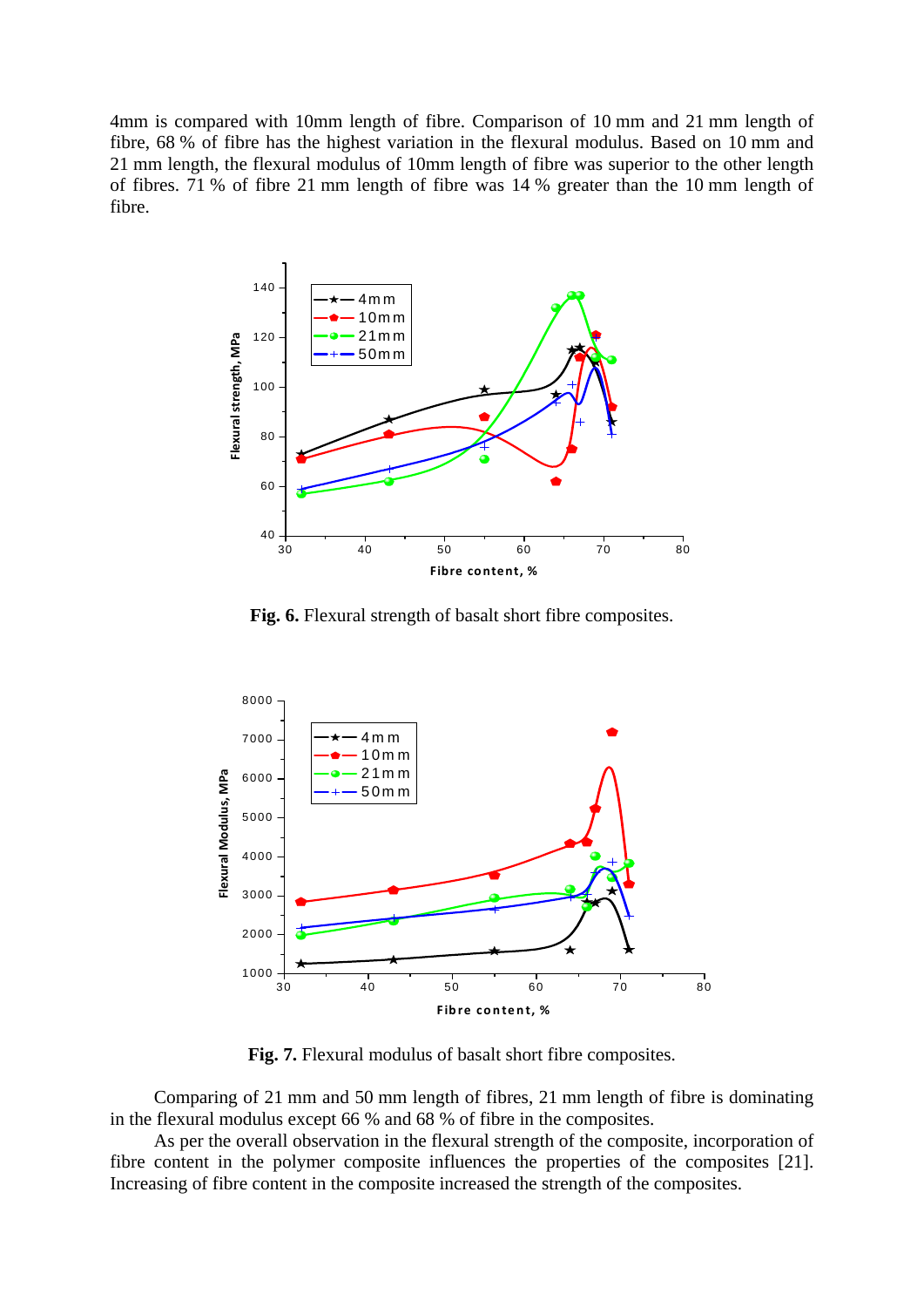

**Fig. 8.** SEM image of flexural strength of basalt fibre composite a) 4 mm fibre length, b) 10 mm fibre length, c) 21 mm fibre length, d) 50 mm fibre length.

The strong interface between fibre and matrix results in composite with high flexural strength. The failure indicates the separation between fibre and matrix. When the content of reinforced fiber reached above the certain value; these excessive fibers affect the even combination between matrix and fiber. It is evident that reason for the failure of composites is weak bonding as mentioned in the SEM photograph. According to the SEM, fibre pull- out, void, fibre fracture and matrix reach area are predominated in the fracture surfaces.

**4.3. Impact strength.** Impact strength of a composite is nothing but ability of the material to resist the fracture failure under sudden applied at high speed and is interrelated to the toughness. Impact strength of the short basalt fibre composites were measured with varying fibre content and fibre lengths. Figure 9 shows the effect of fibre content and fibre length on impact strength of the composites. For a given fibre length of 50 mm increased linearly from 45 J/cm<sup>2</sup> to 55 J/cm<sup>2</sup> linearly with increasing fibre content. Other length of fibres are shows lower impact strength. Short basalt fibre may not be effective for the higher energy dissipation.

The gradual increase in impact strength is due to the increases of fibre content and also due to compression pressure which eliminates voids contents in the composites. And length of fibre also contributed to increase the impact strength.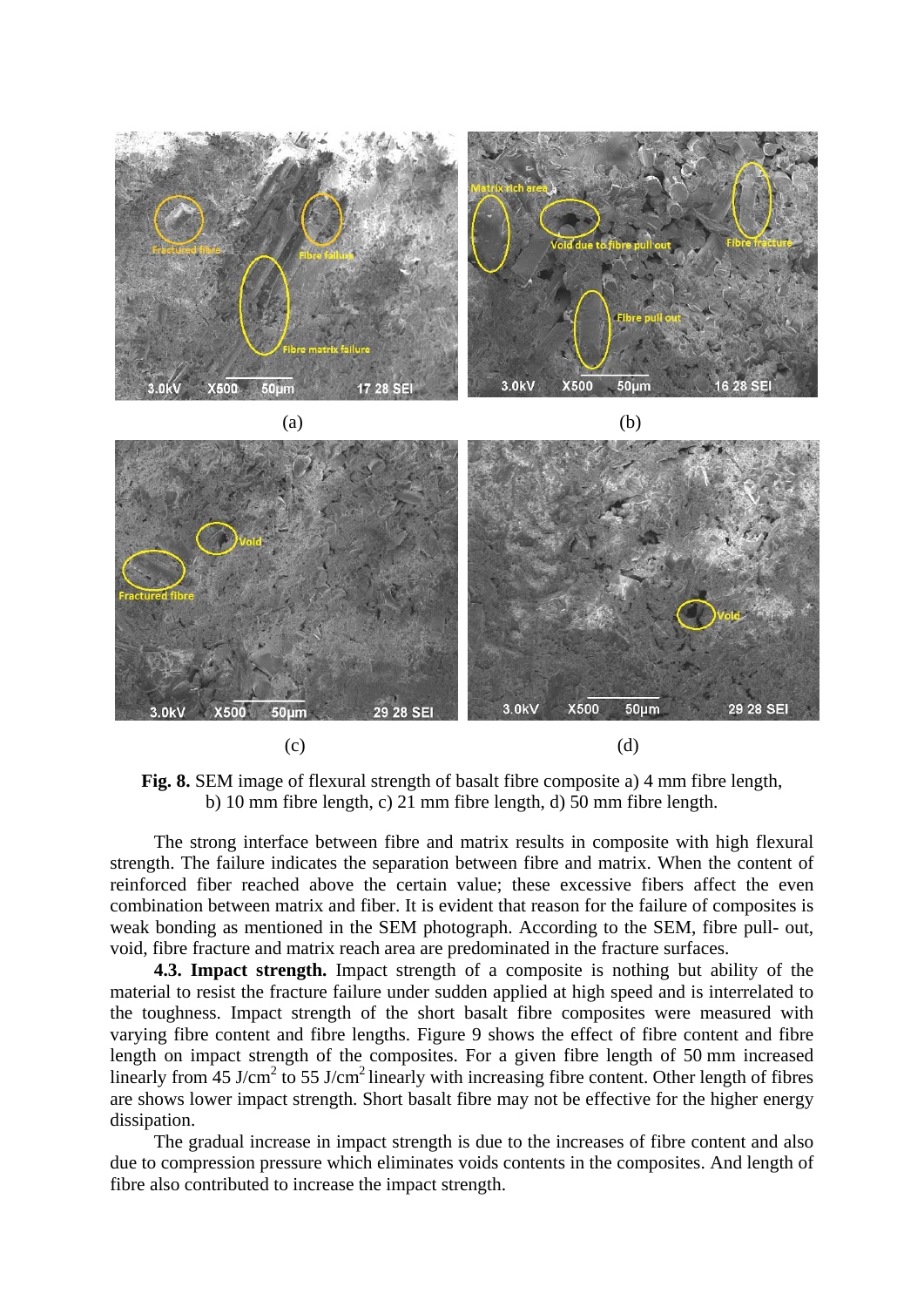

**Fig. 9.** Impact strength of basalt short fibre composites.



Fig. 10. SEM image of impact strength of basalt fibre composite a) 4 mm fibre length, b) 10 mm fibre length, c) 21 mm fibre length, d) 50 mm fibre length.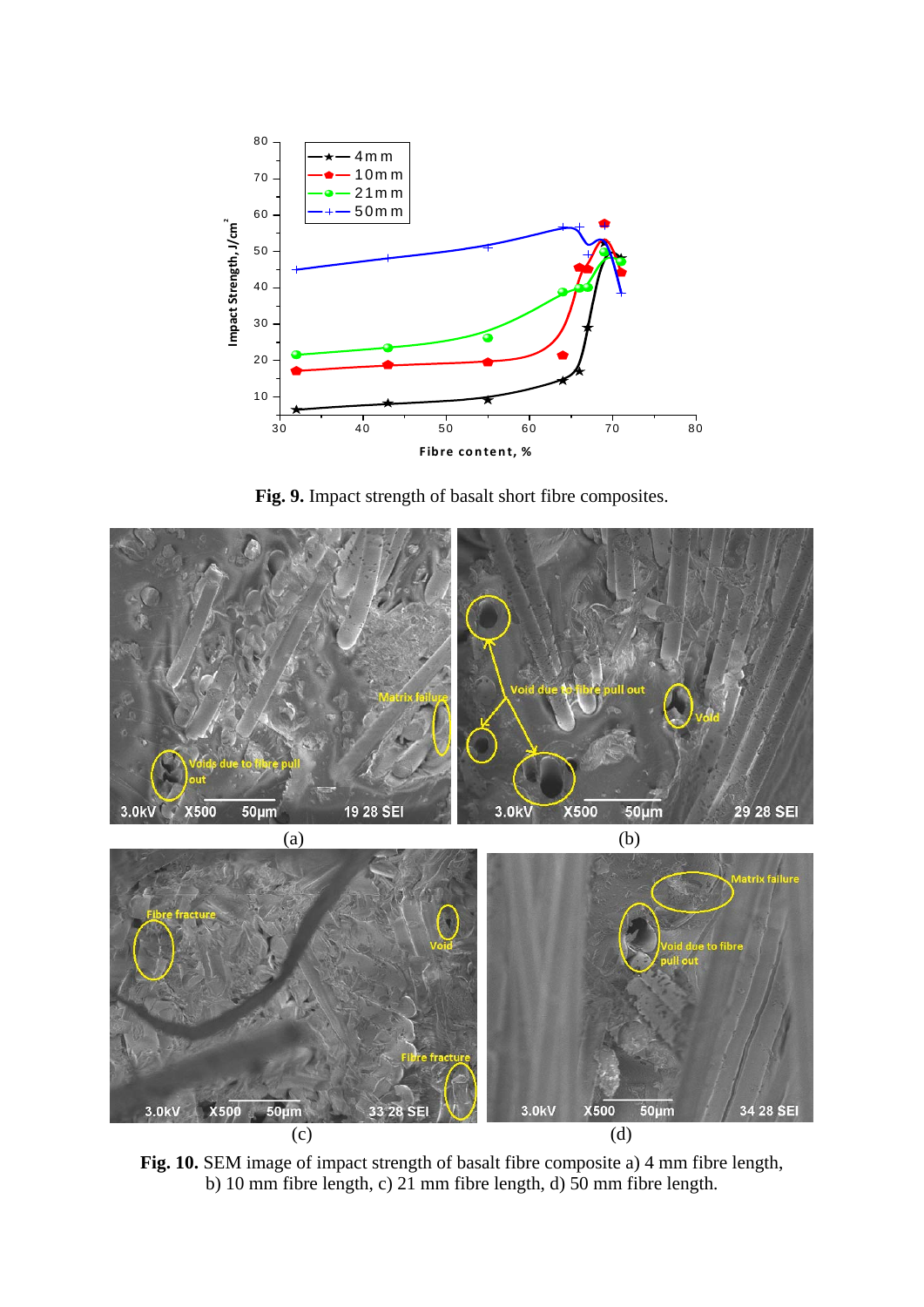Particularly 68 % of fibre shows the better property than others. Impact properties of 10 mm length of fibre were 1 % greater than the 50 mm length of fibre. Due to incorporation of fibre contents in the composite which reduce the voids in the composite.

The fibre plays an importance role in impact strength; they should resist the crack propagation and act as a load transfer medium. Improvement in impact strength of the composites is due to increment in fibre content. The applied stress is transferred effectively due to effective interfacial bonding strength. Fibre length has significantly effect on impact strength to withstand sudden load, when the impact energy exceeds the fibre strength fibre fracture occurs and the fracture transfer thorough out the composites. SEM image showed that the interaction between the short Basalt fibre and polyester matrix. SEM of an impact tested specimens shows the fibre pull-out that is fibre offer resistance to fracture and absorb the sudden load until its fracture.

#### **5. Conclusions**

Short Basalt fibre reinforced polymer composites have been investigated with different fibre length and fibre content and the following conclusion were drawn. The characterization of the composites reveals that the fiber length is having a significant effect on the mechanical properties of composites and also fibre content. The optimum fibre weight percentage of 68 % of fibre and optimum length of the fibre of 10 mm were investigated. The tensile strength of the Basalt fibre composites revealed that 68 % of fibre and 10 mm length of fibre exhibits better properties than other lengths of fibre. Flexural strength of composites also shows better properties in 68 % of fibre and 10 mm length of fibre. The length of reinforced basalt fibre play a significant impact on some mechanical properties, Impact strength of basalt fibre reinforced composite of 50 mm length shows the maximum impact energy absorption in all the percentage of fibre.

#### *Acknowledgements*

*The authors gratefully acknowledge the financial assistance provided by the Department of Science Technology (SERC): SR/S3/ME/0038/2007, GOVERNMENT OF INDIA for this work. The authors also thank the Centre for Composite Material, Department of Mechanical Engineering, Kalasalingam University, Krishnankoil, for completing this work.* 

#### **References**

- [1] Tiesong Lin, Dechang Jia, Meirong Wang, Peigang He, Defu Liang // *Bull. Mater. Sci.* **32 (1)** (2009) 77.
- [2] Shao-Yun Fu, Bernd Lauke // *Composites Science and Technology* **56** (1996) 1179.
- [3] G. Zak, M. Haberer, C.B. Park, B. Benhabib **//** *Composites Science and Technology* **60** (2000) 1763.
- [4] Junzhi Zhang, Huating Liu, Yandong Zhu, Zhaoqi Fu, Jing Zhao // *Advanced Materials Research* **261-263** (2011) 407.
- [5] Weimin Li, Jinyu Xu // *Materials Science and Engineering* **505 (1-2)** (2009) 178.
- [6] J.L. Thomason, M.A. Vlug // *Composites Part A: Applied Science and Manufacturing* **28** (1997) 277.
- [7] Xinrui Zhang, Xianqiang Pei, Qihua Wang // *Journal of Applied Polymer Science* **111** (2009) 2980.
- [8] M. Botev, H. Betchev, D. Bikiaris, C. Panayiotou // *Journal of Applied Polymer Science* **74** (1999) 523.
- [9] Shao-Yun Fu, Yiu-Wing Mai, Emma Chui-Yee Ching, Robert K.Y. Li // *Composites Part A: Applied Science and Manufacturing* **33** (2002) 1549.